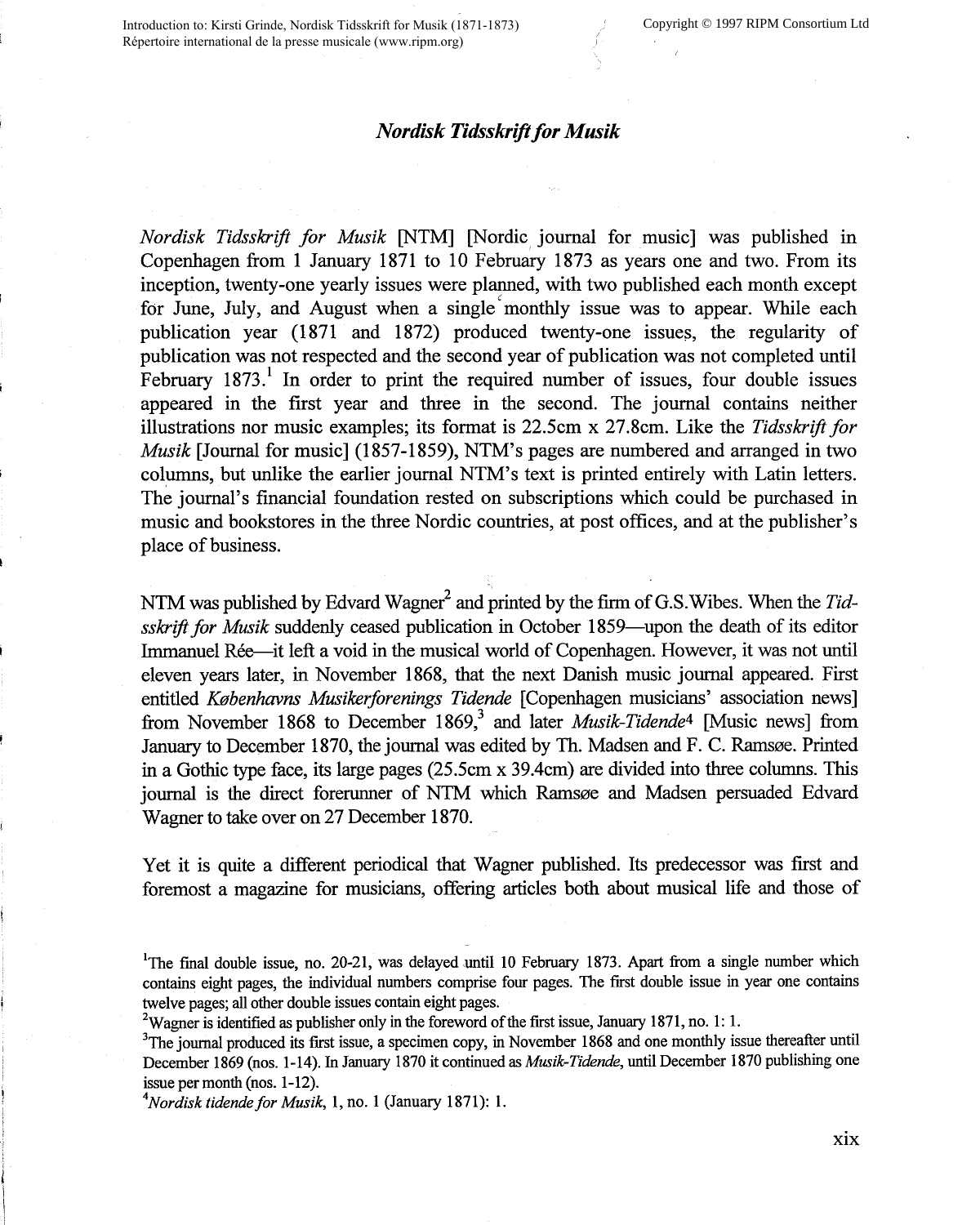## *Nordisk Tidsskrift for Musik*

pertinence to their professional activities, treating for example, questions of salaries and working conditions, problems of the Association, and, to a lesser degree, social issues.<sup>5</sup> From the end of the 1850s one observes a growing interest in cultural events on the broader part of Copenhagen's citizenry. In 1868, the Kammermusik-foreningen [Chamber music society] was established, in 1872 the Korforeningen [Choir association], in 1871 the Samfundet til Udgivelse af Dansk Musik [Society for the publication of Danish music], and, finally, the Musikkonservatoriet [Conservatory of music], which officially began its activity in 1867. The absence of a specialized music journal for the Danish music public, especially in the capital, must therefore have increasingly been felt.

As a model for his new journal, Wagner chose Immanuel Ree's general music review Tidsskrift for Musik (1857-59)<sup>6</sup> and not *Københavns Musikerforenings Tidende / Musik-Tidende* which was intended primarily for professional musicians. Yet the title of NTM is somewhat misleading, for it contains the term ''Nordisk" [Nordic] which, in principle, implies that it is intended not only for Danish readers, but also for those in the other Nordic countries. Moreover, the publisher writes:

The chosen title *Nordisk Tidsskrift for Musik* will already suggest, that [the journal] ... shall not limit itself to the treatment of our own musical culture but, as much as possible, try to keep step with activities in this field in the kingdoms' of the two Nordic brothers. But this should not imply that the expression ''Nordic" should be stressed, and that the periodical should exclusively be occupied with music production within the three Nordic kingdoms; rather, it should better suggest that on the whole, it will offer information about everything that may be of interest to the music public in the Nordic countries...<sup>7</sup>

Źэ

However, despite the stated intention the journal in fact published very little about music in Norway and Sweden. Moreover, with no. 14 of year one, the journal's title changed to *Nordisk Tidsskrift for Musik og Teater* [Nordic journal for music and theater] which indicates that there was not a sufficient number of subscribers to sustain the journal's existence. As there was considerable interest in theater and ballet in Sweden and Denmark at the time, theater was, chosen as the journal's second field. Yet despite this initiative and expressions of support from leaders within Danish musical society the journal failed in 1873.<sup>8</sup>

<sup>&</sup>lt;sup>5</sup>Such professional issues are often discussed in the Association's reports which appear regularly.

<sup>&</sup>lt;sup>6</sup>The new review was intended for the same public (professionals, amateurs and others interested in music), contained similar content, and was typographically presented in a similar manner.

<sup>&</sup>lt;sup>7</sup> Nordisk Tidsskrift for Musik og Theater, [I], no. 1 (1 January 1871): 1.

 ${}^{8}$ NTM II, no. 20-21 (February 1873): 84.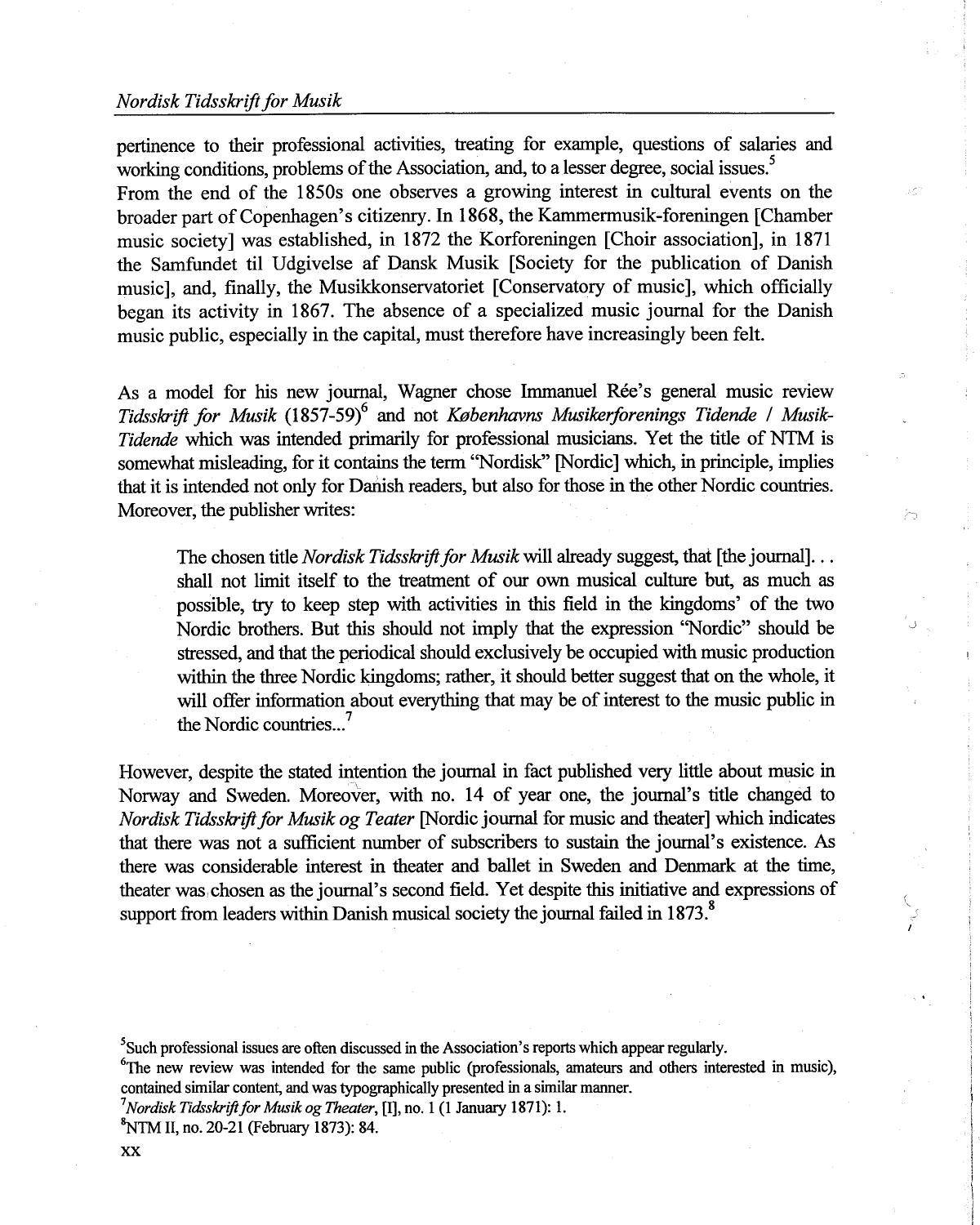Introduction

Edvard Wagner, the publisher of NTM, was a modest man and in fact he is identified as publisher of the journal on but one occasion.<sup>9</sup> Moreover, he presents his contribution as being limited to the use of his business address for that of the journal.<sup>10</sup> Little is known about Edvard Wagner. His father, Israel Wagner (1807-1897), carried on a music business and, to a limited degree, a publishing house in Helsing or from  $1841$  to  $1878$ <sup>11</sup> Edvard Wagner opened his own business—Wagner's music and art shop—in 1869 in Copenhagen; it was first located on Købmagergade Street and, three years later on Østergade Street. He published dances and songs including some by Friedrich Kuhlau (1872), and in 1874 persuaded Edvard Grieg to arrange a collection of *Norges Melodier* [Norwegian melodies] which he also published  $(1874 - 75)^{12}$ 

The journal's regular feature is a lead article which offers either an overview of a composer's style--see, for example, Robert Schumann's evaluation of the Danish composers I. C. E. Hartmann, Niels W. Gade, and C. E. F. Weyse-a dialog with a composer (Carl Maria von Weber or Mendelssohn), or a biographical sketch of a composer (for example, Spohr, Mehul, or Karl Tausig). Many lead articles extend over two or three numbers as do those dealing with Berlioz, Gluck, and Bellini.

The two other relatively consistent features of the journal are a· review section and the concluding advertisements. At times there are two or more principal articles and more than one review section in a given number. There are also regularly appearing announcement sections, which contain a variety of miscellaneous news. Also prominent are lists and notices concerning newly-published music, and reviews from abroad. Piano music and song are accorded the highest priority. Throughout the NTM, in fact, the publisher's interest in new music is evident as it is, for example, in the listing of new music publications which primarily represent Danish composers published by Danish publishers.

Occasionally the periodical presents an article with a controversial viewpoint- such as "Concert programs nowadays"-directing attention to problems and inviting debate. However, such as articles are not didactic or educational in nature. There are also articles on general subjects such as "Kunsten at høre" [The art of listening], "Salonmusik" and those of a more philosophical bent such as ''Nutidens Koncert-Prograrnmer" [The present days' concertprograrnmes]. Some obituaries also contain biographies including those of Auber, Fetis, and Henrik Rung. Attention must also be directed to the article by the Danish composer Asger Hamerik about his first impression of the Peabody Institute in Baltimore which he visited in November 1871, and to the article about the Tivoli and Klampenborg amusement parks

 $^{9}$ In the foreword to NTM, Madsen and Ramsøe write: "we resign from the editorial office and give to Mr. Wagner, the art and music dealer, the responsibility of publishing the magazine." [I, no. 1 (January 1871): 1].  $10$ <sub>10</sub><sub>10</sub>

<sup>11</sup>Dan Fog, *Notendruck und Musikhandel im 19. Jahrhundert in Danemark* (Copenhagen, 1986): 121, 303.

 $12$ Ibid., 305.